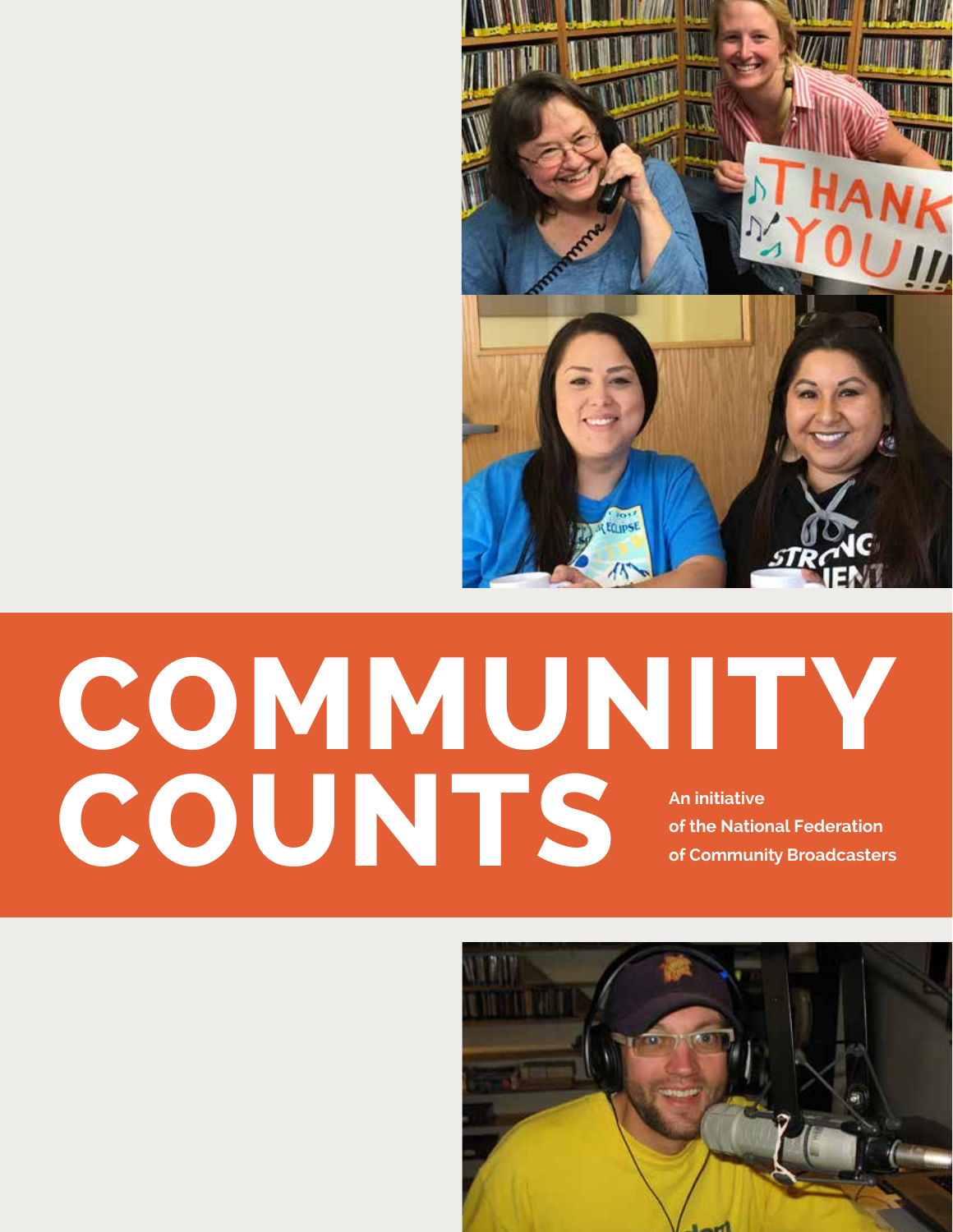## **WHAT IS THE CONTENTS COMMUNITY COUNTS INITIATIVE?**

CCI is a cohort-based learning program for community radio stations serving rural and underrepresented communities. The initial pilot provided training, mentorship and technical assistance for 10 stations over an 18-month span between 2018 and 2019. The purpose of this first CCI cohort was not only to serve the participating stations, but to shape and strengthen the initiative for future cohorts, and to identify promising practices for the broader public radio community in support of long-term sustainability and enhanced public service.

Photo on this page: The shore of Lake Superior viewed from Grand Marais, Minnesota, WTIP.

On the front cover: Station volunteers from East Orland, Maine, WERU; Warm Springs, Oregon community members, KWSO; DJ Prince I Gwaan (Ryan Swanson), WERU.

On the back cover: Station volunteers from Talkeetna, Alaska, KTNA.

| 3  | Executive Summary       |
|----|-------------------------|
| 4  | Findings                |
| К  | <b>Station Projects</b> |
| 7  | Station Stories         |
| 10 | NFCB and the Road Ahead |
| 11 | Acknowledgements        |

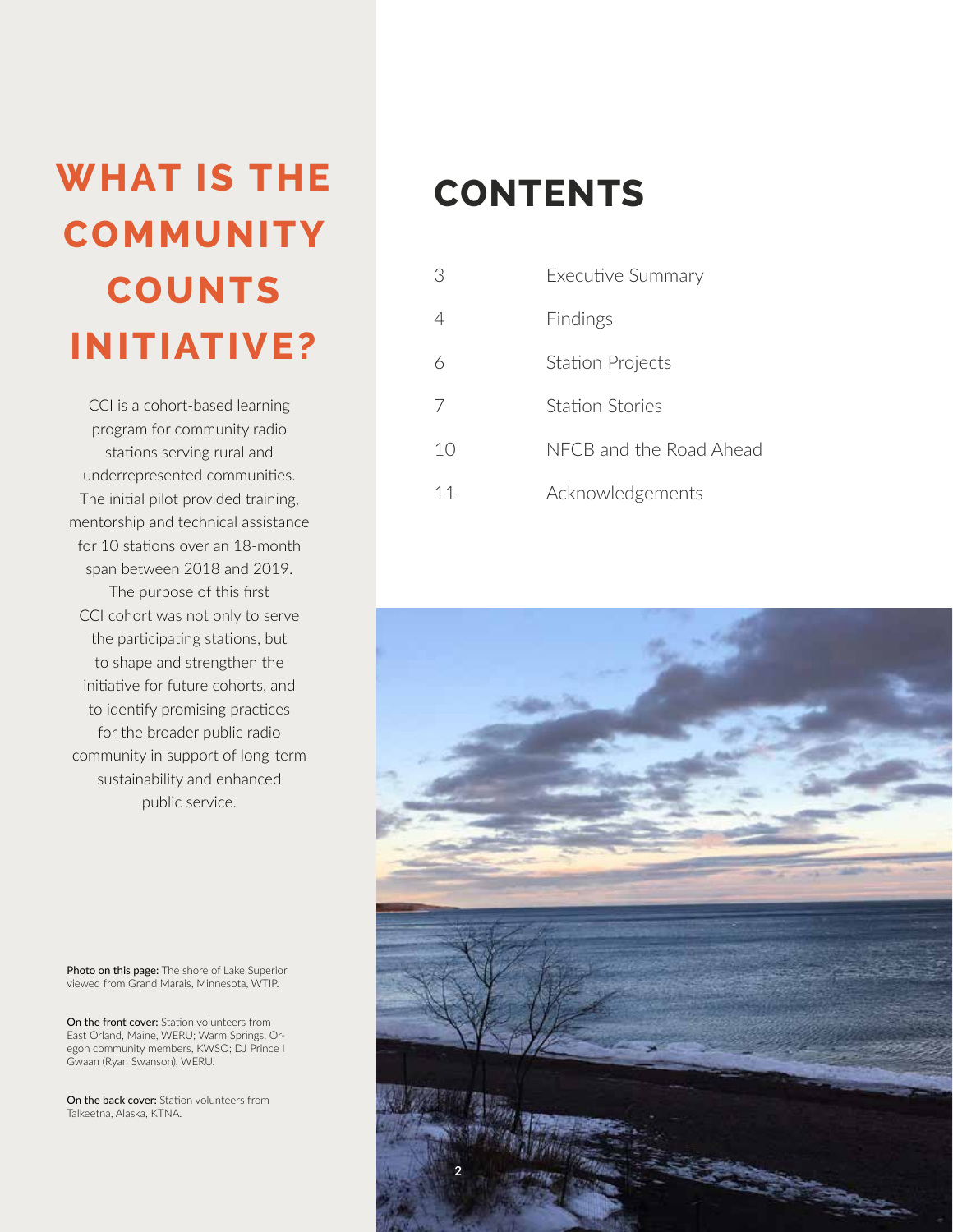

Photo: WNCU Team photo, Durham, North Carolina.

### **EXECUTIVE SUMMARY**

**USING A BLEND OF EXPERT KNOWLEDGE AND PEER ENGAGEMENT, CCI WAS DESIGNED TO INFUSE NEW IDEAS AND APPROACHES IN BUILDING RELEVANCY AND SUSTAINABILITY INTO LOCAL WORK.** 

Two concepts were pivotal as anchors in the learning of the cohort participants. The first was NFCB's Circle of Engagement model, and the role the model played in understanding the interplay among relationships, content, fiscal strength, and capacity. The second was the importance of relevance, and empowering communities to shape future content and service.

The pilot included written assignments and tools, such as creating a strategic framework and action plan. These activities created clarity, focus, and, as one participant remarked, "something tangible; something to work towards." This, coupled with deadlines, kept the process moving.

Participants were encouraged to build strong connections with one another and among the broader national network of community broadcasters. Members of the cohort were also given time away from the challenges of daily work to use for reflection, renewal, and stepping back to see their work in a more objective frame. CCI proved to be a powerful vehicle for station leaders to access professional development that is historically hard to come by.

Throughout the program, NFCB sought to learn about the benefits of CCI's balance of knowledge, relationships, and reflection. In addition, NFCB developed toolkits and training approaches to share with their membership and other community broadcasters.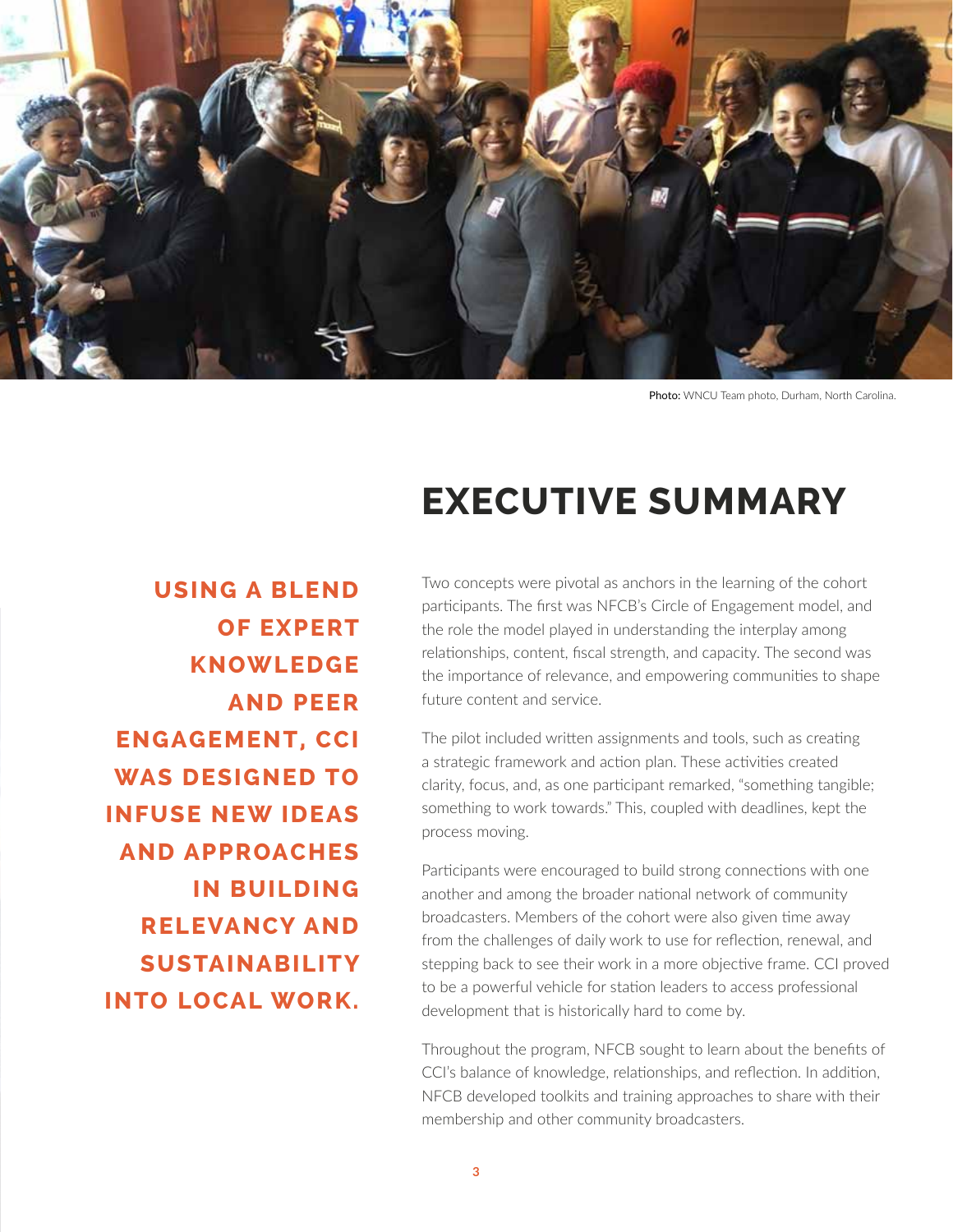### **STATIONS ENGAGED**

WTIP - Grand Marais, MN

WMMT - Whitesburg, KY

KBFT - Nett Lake, MN

WXPR - Rhinelander, WI

KZUM - Lincoln, NE

KWSO - Warm Springs, OR

WNCU - Durham, NC

KRTS - Marfa, TX

KTNA - Talkeetna, AK

WERU - East Orland, ME

### **FINDINGS**

CCI was most successful in addressing the area of community engagement. All stations made headway in terms of developing stronger visibility within their service area, as evidenced by increased event participation, attracting youth, or developing partnerships with other community organizations.

There was also significant progress in content creation as five stations launched new areas of programming aimed at either reaching new audiences – and new demographics – or deepening local relationships. These included:

- WTIP's *Wavelengths* youth programming, a major new initiative to empower youth to report youth news and share their own stories and perspectives;
- WXPR's We Live Up Here and Curious North initiatives to capture and broadcast local stories and anchor the station as a creative outlet in the "north woods;"
- KTNA's The Blue Tarp podcast series to elevate and preserve the voices of local people, reiterating the station's role in building social capital;
- KZUM's Flatwater Voices, which offered podcast and broadcast time to immigrant groups to be the voice of their community and in their primary languages; and
- WMMT's *Restorative Radio*, a challenging and empowering platform to give voice to individuals incarcerated in the Appalachian region.

Among the remaining stations, new programming or programming approaches often came about from engagement efforts: KWSO's Effective Connections gave rise to *Community Talk*, a monthly talk show focused on mental health topics; WERU's Share the Air brought about new music and public affairs programs hosted by younger volunteers; and WNCU's Jazz and Much More (JAMM) led to the intentional broadening of the music mix to attract a new generation of listeners.

In the financial realm, three stations reported significant new dollars as a result of their efforts: KZUM, which has received new private funding as a result of their programming Flatwater Voices; WXPR, which attracted a new funder to underwrite a year of their *Waterways* initiative; and WTIP exceeded their yearend membership goals when they called on community members "to support the young volunteers."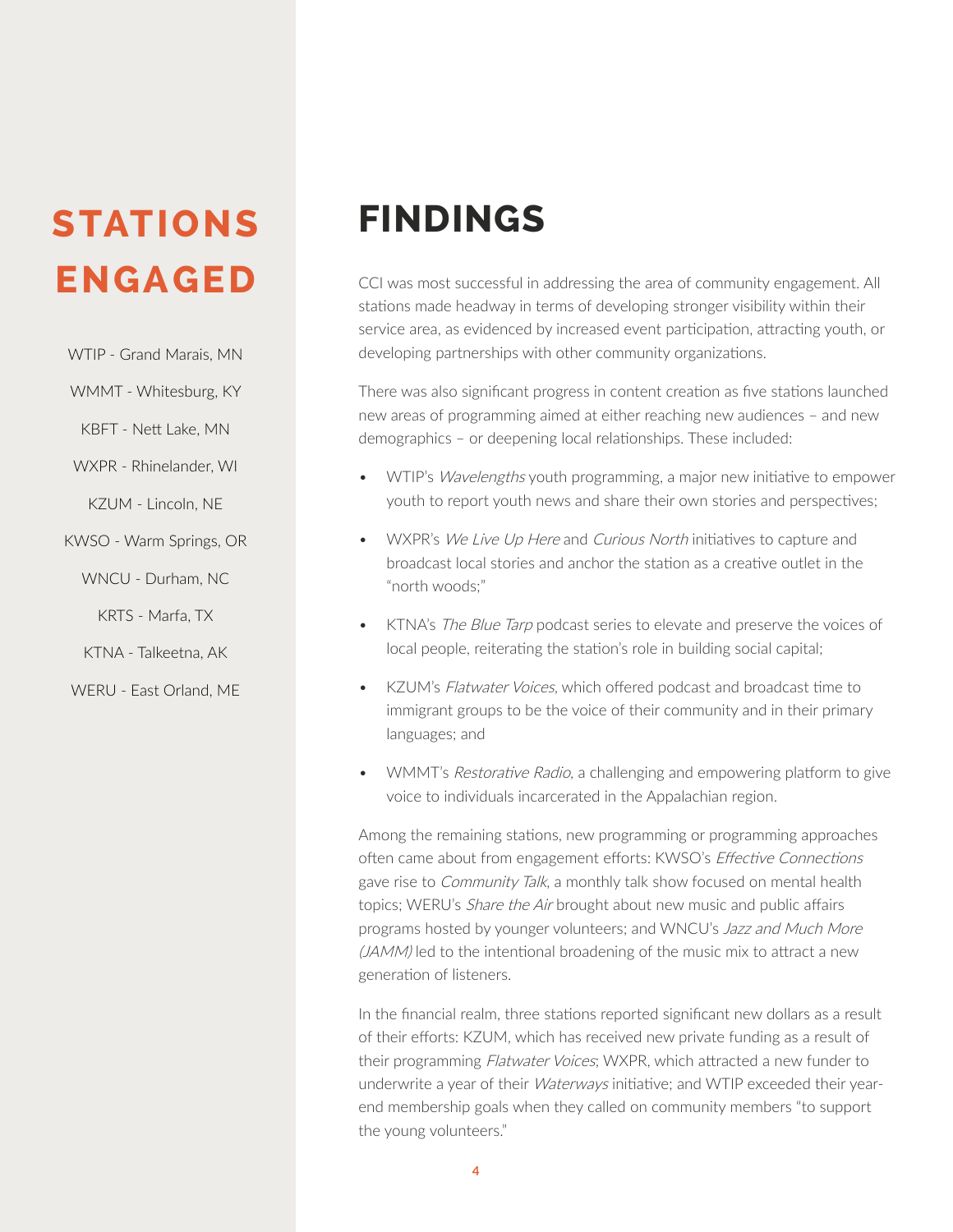Stations were exposed to financial forecasting through creating a three-year financial profile to drill down on revenue sources and potential opportunities. Four stations, KTNA, WERU, WTIP and WXPR, tracked membership and sustaining memberships separately and reported yearly gains in sustaining memberships (monthly giving) over the financial profile time period. The ability for these stations to grow sustaining memberships has helped them manage cash flow and is a critical first step in developing more targeted development practices.

CCI encouraged frank conversations about weaknesses and dialogue exploring potential solutions. One participant remarked that it was gratifying to be welcomed "warts and all." Cohort participants reported that they had made progress in key areas of capacity such as governance and leadership, engagement orientation, strategy and planning and resource allocation by the end of the cohort. However, the role of boards, the relationships between boards and staff leadership, and maintaining an organizational strategic focus still continue to be areas of primary concern.

The strength of the program rests in the cohort model and the intentional reevaluation of the role of community radio in a context of rapid change in the industry. Through mentoring, coaching, peer support, and shared commitment to challenging assumptions, stations cut through old ideas to form new paths, practices, and priorities.

While it is difficult to gauge the long-term impact of CCI due to the 18-month time frame, participants have been sparked to make changes to become more relevant in the lives of the people in their service areas, as communities change and methods of engagement with media change. Particularly striking was the adoption of strategic frameworks and the use of new language – multiplatform, local voices, next generation, cultural relevance, change management – across the cohort participants and within their station communities.

Based on the positive outcomes from the first cohort, a second CCI cohort is planned for 2020-2021 with a broader base of knowledge experts and improved curriculum. There will be a continued emphasis on financial sustainability, leadership training and capacity building. Alumni from the first cohort will have a role in mentoring participants in the second cohort, and progress will be closely tracked for both current and alumni stations with a goal of continued improvement and sharing insights with the NFCB membership and greater public media community.

### **CIRCLE OF ENGAGEMENT**



Content drives relevancy and value

> Increased Revenue expands innovation

Organizational Capacity sustains progress in all areas over time

Success requires balanced attention to the four critical areas articulated in the model.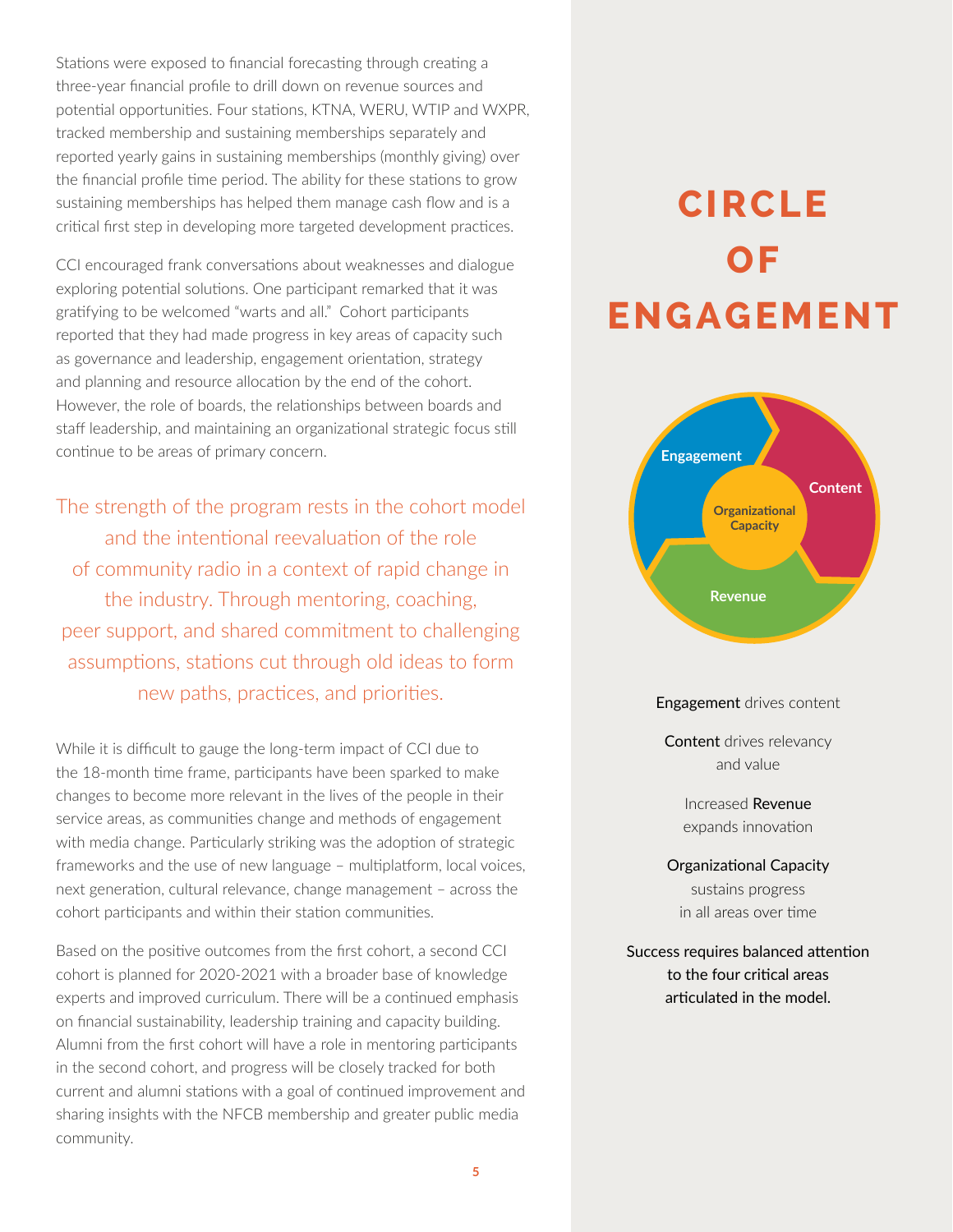### **STATION PROJECTS**

- WTIP's Wavelengths welcomed a Youth Community Advisory Board ages 8-18, and enabled youth focused content production and delivery.
- WMMT's Restorative Radio developed strong relationships inside and outside the prison system, and created seven hour-long episodes with regular incarcerated contributors.
- KBFT increased event participation by elevating program planning and promotion, and also raised awareness and garnered support from their tribal council.
- WXPR's We Live Up Here aired 56 features from over a dozen contributors, and led to a new Waterways feature with year-long funding for an
- KZUM's Flatwater Voices developed five partnerships with local immigrant organizations to create monthly broadcast and podcast programs, and significantly strengthened financial support.

additional journalist.

• KWSO's Effective Connections kicked off a collaboration with Health, Mental Health & Prevention partners



Photo: Many of the cohort participants at the NFCB conference in San Diego, California, June 2019.

on six community events, increased understanding of issues and protective factors, and gave rise to Community Talk, a monthly, hour-long talk show.

- WNCU's Jazz and Much More (JAMM) increased engagement with faculty, staff, students and community members, and began diversifying programming to appeal to a younger audience.
- KRTS navigated management and operational challenges, including filling a long-term vacancy for a development director, and positioned the station for future content development.
- KTNA created an editorial board, started production of a broadcast and podcast series, The Blue Tarp, and completed a strategic plan.
- WERU's *Share the Air* attracted younger volunteers (20's-40's) for board service, music and public affairs programming, and a mobile app was launched to appeal to a new generation.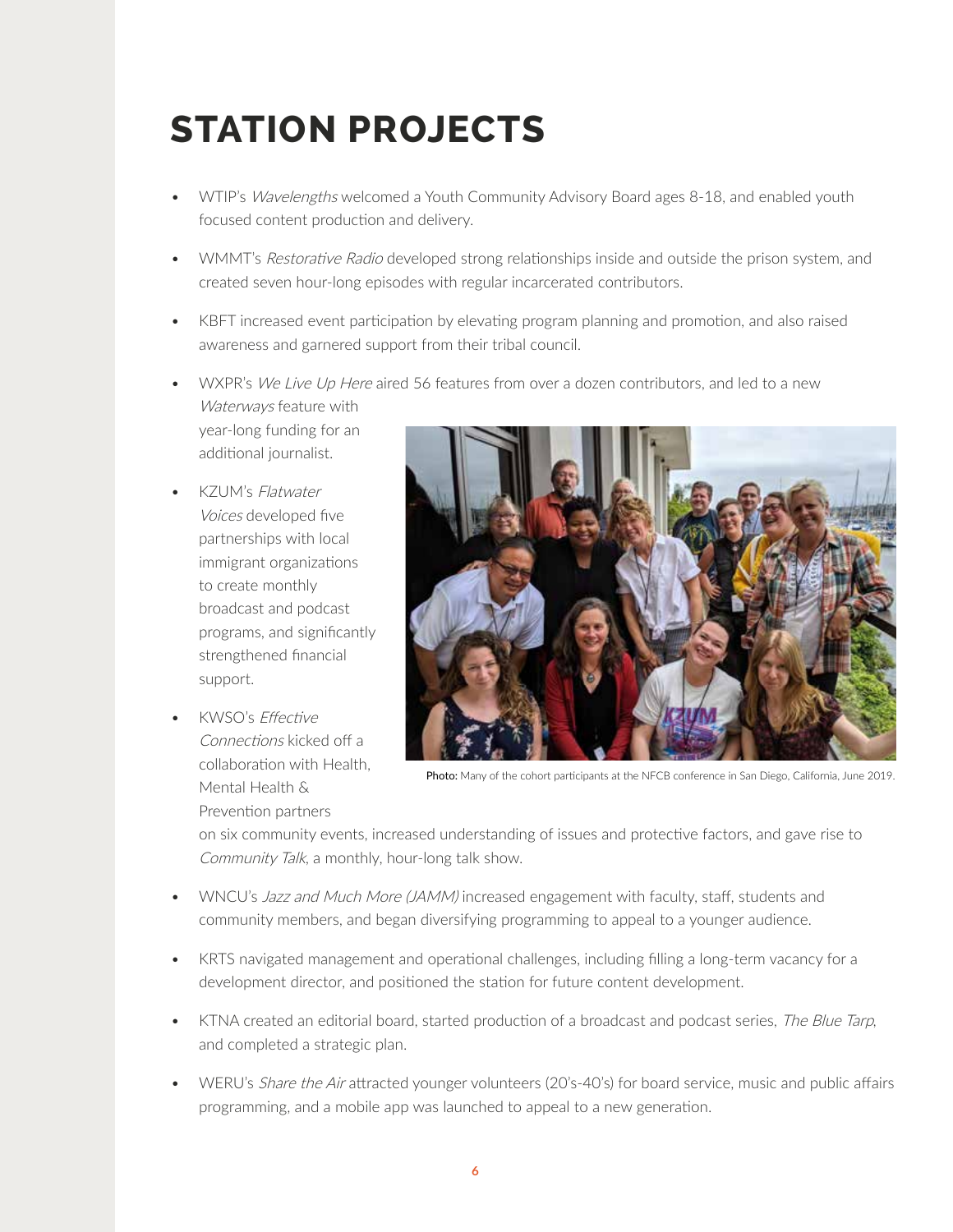### **STATION STORIES**

#### WTIP

In 2019 we launched an openended initiative called Wavelengths – engaging youth in our area to participate in making local radio, through spoken word, musical performances and content creation, with the intent of broadening our listener demographic. The priority development of a school-age youth community advisory board (YCAB) has incorporated a new level of membership diversity. Based on the YCAB experience and recommendations, WTIP will work to identify relevant new content and share the work of young radio performers and programmers with our community of listener members. Using the Circle of Engagement model to guide us into new areas of growth and organizational change, we have already experienced an influx of fresh views on content production and delivery and have welcomed new voices, ages 8 to 18, to sit at the leadership table (not the "kids' table").

#### WMMT

The phone board in WMMT's Studio B begins to light up. As soon as the receiver is lifted a voice starts, "You are receiving a call from Russell Banks, an inmate at Red Onion State Prison. Press one (1) to accept." The voice of the automated operator contrasts sharply with Russell's voice stating his name.

He's calling in to chat with Rachel Garringer, the lead producer of the community radio station's Restorative Radio program. Restorative Radio, aims to build upon WMMT's prison justice work by producing and airing a program that is primarily of, by, and for those incarcerated in WMMT's listening area. WMMT, located in the Appalachian foothills of southeast Kentucky, reaches several state and federal prisons. Russell has been one of the primary contributors during the first season of Restorative Radio, which has just wrapped.

### KBFT

The CCI call for applications seemed like an opportunity to be involved with other stations, to learn about their operations, and to add to my personal knowledge as a manager in the community radio side of broadcasting.

CCI and the knowledge shared has definitely inspired me to up my game and meet the standards our team wants to achieve and create an organization that serves and is supported by our community. CCI has helped our Tribal Council understand their role in supporting KBFT. KBFT has now been placed under the direction of the Information Technology – IT Department and its Commissioner/Director, Randy Long who has championed key issues that were not addressed under KBFT's past leadership. With simple hurdles removed, KBFT's team is energized and ready to push forward to meet our Circle of Engagement potential.

Photo: Wavelengths initiative at WTIP, Grand Marais, Minnesota.

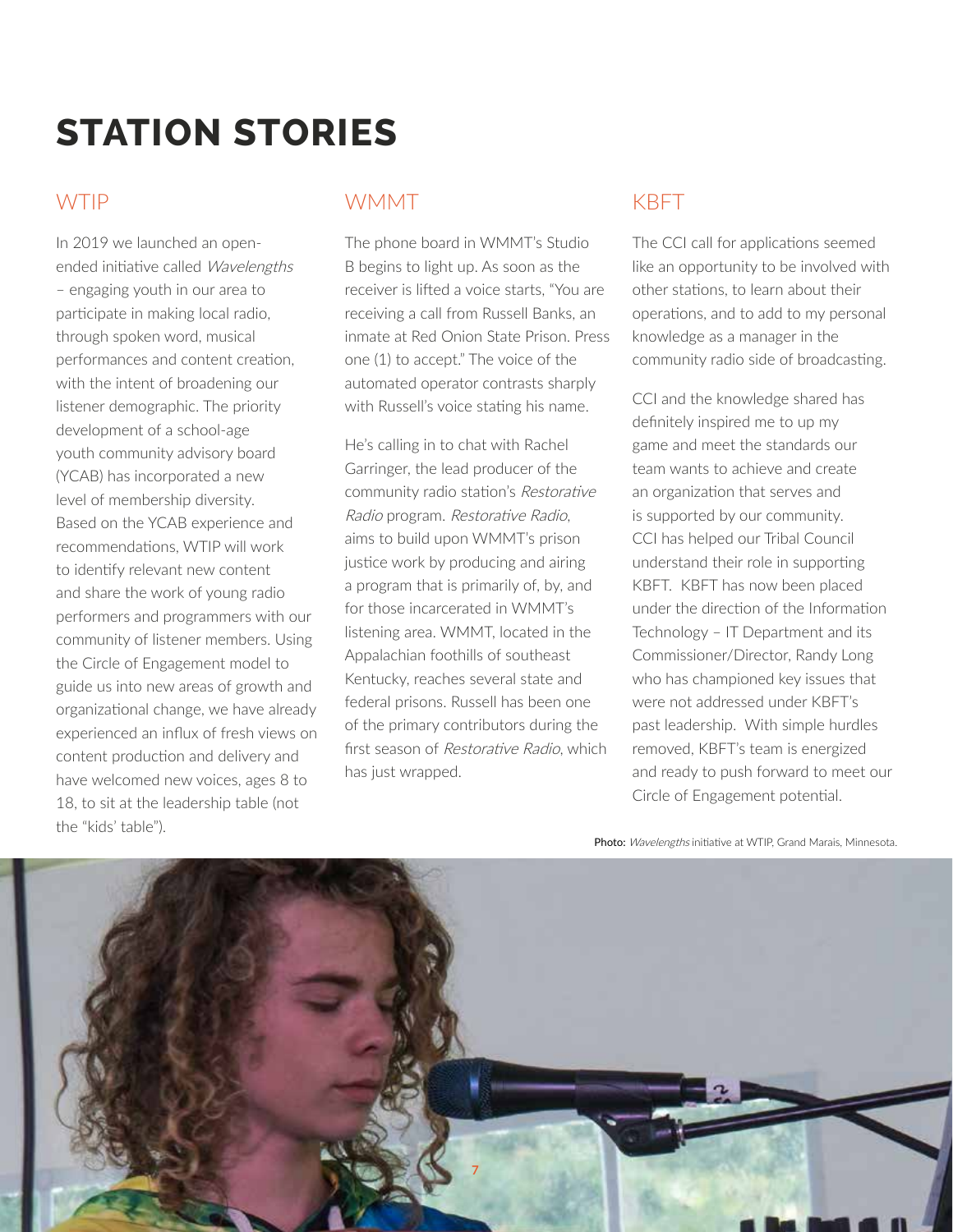

#### **WXPR**

WXPR has experienced a steady decline in membership over the past ten years. Regrettably, we were busy making radio that we thought the community wanted, but we were not adequately involving them in the process. This led to the launch of WXPR's We Live Up Here series, with the intent to create a project that was reflective of our community, co-created by our community, and welcoming for our community.

Citizen contributors were recruited from across the region and trained on how to use broadcast equipment, produce a story and interview. The response from contributors was slow at first, but once the community features started to air, the response from listeners was extremely positive.

Over the past year WXPR has grown. We've made staff changes that allow for increased community engagement and will open up our studios for a student journalism and community podcast program in 2020. WXPR is anticipating improved engagement with listeners, fresh content, and increased membership. It's hard to top 2019, but 2020 is going to be a big year!

#### KZUM

When the Community Counts Initiative started, all I knew was that we needed a refocus. Our organization needed to change the way that we thought about how we engage with our community.

Through the year-long process of working with the CCI cohort, we were able to nail down the type of content that supports these engagement goals, navigate discussion with potential community partners and discuss ways to communicate the need to our board, volunteers and funders. Communicating this change in multiple groups throughout our organization has

Photo: KWSO volunteers ride through their community parade.

been difficult. I have found that, while your organization can say that they've bought into the plan, realizing the change is another challenge.

Community partnership growing into content is the culmination of KZUM's work with CCI. Handing over the power in knowledge of content and production to organizations and individuals who can represent their community's values and needs has reaffirmed my vision of engaging with the community in a profound, inclusive and supportive way. If it wasn't for my experience in CCI, I would still be scratching my head on how our organization can truly serve our whole community. This experience has been a truly transformative experience in my leadership and our organization's vision.

#### KWSO

Warm Springs Community statistics for things like unemployment, drug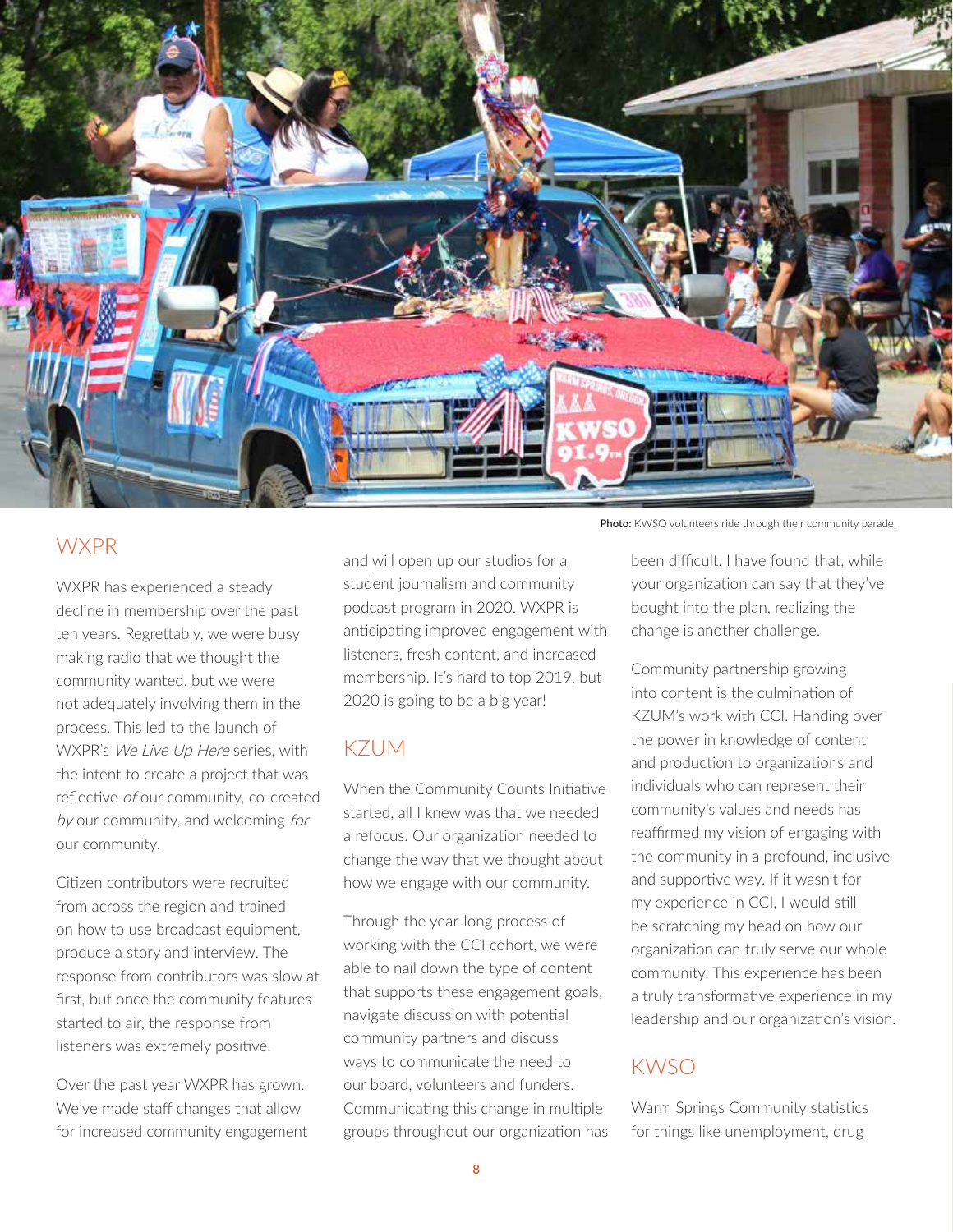and alcohol use, and poverty are high. 2019 saw the literal breakdown of water infrastructure resulting in a three-month boil water order for the population center of the Reservation. But, there are good things happening too. Tribal Languages are being taught at a school operated by the local state school district. There is a Wellbriety movement with young adults and high school students who are being recruited and mentored to work in health and science careers.

KWSO radio is part of the Tribal Government's Health & Human Services Branch. We collaborated with Health, Mental Health & Prevention partners to focus on six community events with enhanced efforts to provide education and awareness utilizing audio and video content. Events were well promoted across broadcast and online platforms, but more importantly we connected the events to a greater understanding of

issues, some of which can be difficult to navigate.

All these events are annual activities where community convenes. We didn't invent them – but we extended ourselves to strengthen our relationships with partners to create more robust collaborations and Effective Connections for positive impact in our community and in coming together to learn and heal.

#### **WERU**

The unsettling notion of "aging out" had been on the minds of the WERU Community Radio faithful for a number of years. By the fall of 2018, it was apparent that attracting and serving people in their 20s-40s required special attention. Enter the Community Counts Initiative.

We surveyed and conversed with people in their 20s-40s about their media needs and interests. We worked with developers to create a new smartphone app and fresh logo. Grant funds were used to pay for events designed to engage younger audiences. We welcomed younger people to get involved as volunteers, to Share the Air with the older folks at the station. And more timely, flexible and individualized training was offered for new volunteers.

By reaching out both individually and collectively, providing training and opportunities to contribute immediately, and incorporating new media technology like a WERU app, we were able to attract younger people. As for the older volunteers, two years ago Phil Norris, one of our founders, expressed hope that the passion that existed at the beginning of the station could somehow be transferred to a new generation of volunteers. He was prophetic in that wish and we think it has actually begun happening. Share the Air is becoming a reality!

### **BY THE NUMBERS**

CCI offered a multi-pronged approach to learning and organizational development and included the following activities:

- **2** Multi-day conferences with training sessions and networking opportunities
- **7** Webinars
- **4** Small group meetings
- **10** Station visits
- Individual coaching and mentorship
- Station assignments included:
- 100-Word description exercise
- **2** Narrative reports
- **2** Surveys at the beginning and end of the study time period
- **1** Action plan with draft and final versions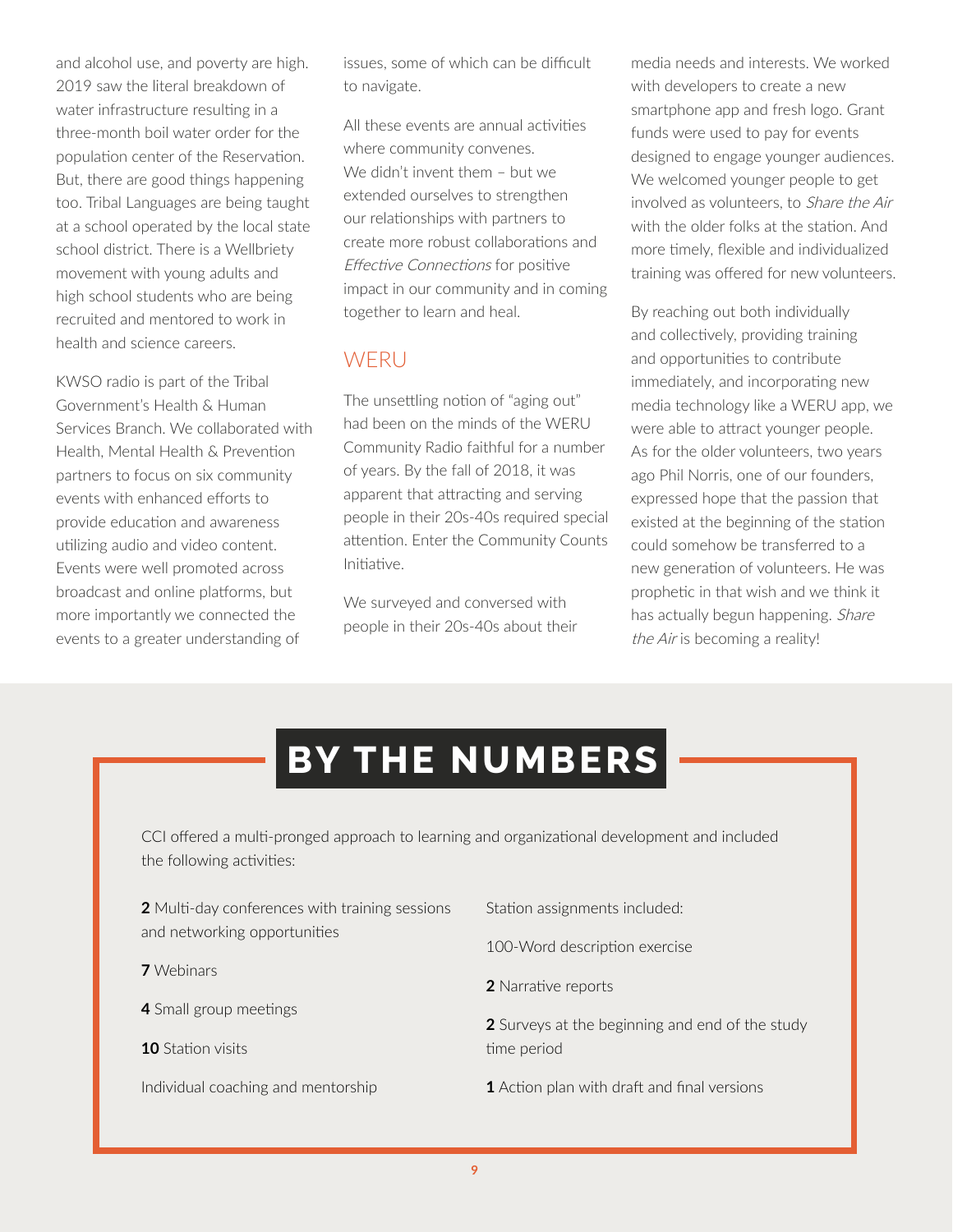### **MISSION**

NFCB provides customized and innovative services that optimize community media's capacity to serve their communities and engage them in their service.

### **VISION**

A nation informed and entertained by a robust local media service that values the citizen above the consumer, strengthens our democracy, supports creative expression, and contributes to the health of the communities it serves.

### **VALUES**

Localism Leadership Collective Impact Equity Inclusion



### **NFCB AND THE ROAD AHEAD**

Founded in 1978, NFCB is the oldest and largest national organization dedicated to community stations within the public media system. NFCB provides customized services that optimize organizational capacity and help stations navigate change. CCI is built on NFCB's commitment to strategically invest in community media beyond core membership services.

CCI is NFCB's call to action for community station leaders to demonstrate the essential contributions they make to the public media system and the American public. NFCB is committed to enhancing collective impact in the field of community media and leading initiatives that contribute to innovation in public media's service.

By the end of 2021, CCI will include 20 community stations that have moved through a comprehensive curriculum based on the Circle of Engagement model and are using it to make strategic decisions while navigating change. Toolkits corresponding to each of the four areas of the model will be accessible to all NFCB member stations no matter their size or location.

With a combination of providing reliable core services and strategic initiatives, NFCB continues to carry the torch for strengthening local media and ensuring its role in the fabric of resilient communities nationwide.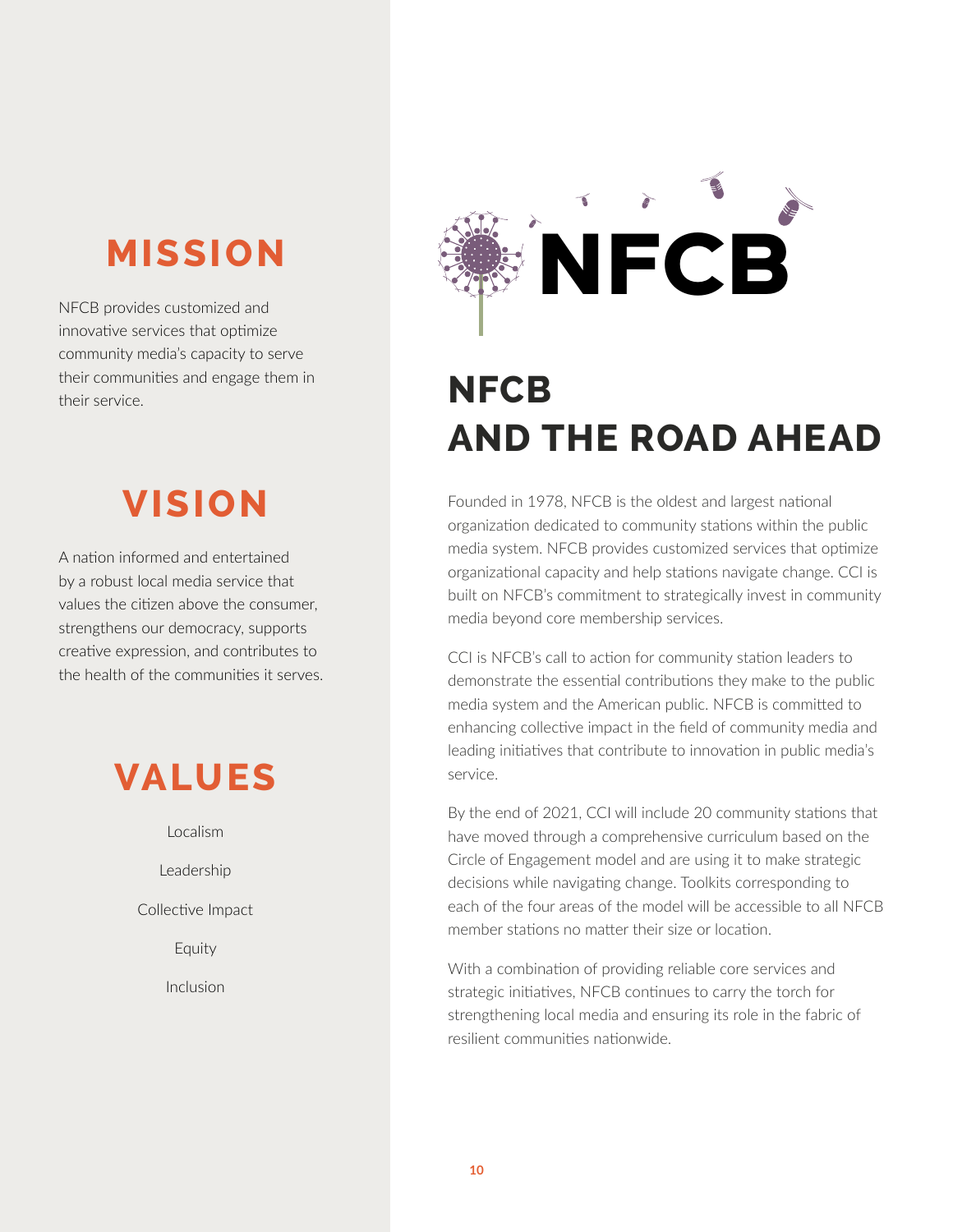### **ACKNOWLEDGEMENTS**

The Community Counts Initiative was funded by the Corporation for Public Broadcasting with additional support from Wyncote Foundation.

Special thanks to Kathy Merritt, Jacquie Gales Webb and Erika Pulley-Hayes from the Corporation for Public Broadcasting for their oversight, support and thoughtful input into CCI. They not only added to the success of the cohort, but actively stewarded the program into 2020-2021.

The cohort portion of the CCI initiative would never have come to fruition without the support of Wyncote Foundation. Wyncote's support from 2015 through 2019 allowed NFCB to visit stations in the field, develop service strategies, and reposition the organization as a thought leader.

The NFCB team that implemented CCI included CEO, Sally Kane, COO Gretchen Aston-Puckett, Program Director, Ernesto Aguilar and CCI Project Manager, Sally Hardy.

NFCB engaged 8 Bridges Workshop, a St. Paul, Minnesotabased consulting firm, with Sarah Lutman, principal and Sharon Rodning Bash, lead consultant, as outside evaluators for the CCI pilot. Sharon Rodning Bash also provided invaluable input regarding cohort study management, and adult learning.

This report draws extensively from the 8 Bridges Workshop Community Counts Initiative Final Evaluation Report written by Sharon Rodning Bash. Members of the NFCB team organized, edited and added additional content. The final narrative reports submitted by the stations were excerpted for the Station Stories and some were edited for flow and clarity. Photographs were provided by the cohort stations and CCI Project Manager, Sally Hardy. Design and formatting for this report and other project materials were provided by NFCB Program Director, Ernesto Aguilar.

Thanks to Amanda Eichstaedt, NFCB board member liaison and General Manager of KWMR, Point Reyes Station, California, for auditing the cohort and providing real-time feedback as a liaison to the board. Also, thanks to NFCB

board members, Sonya Green Ayears and Marcellus Shepard for participating in the WNCU station visit.

Nina Simon, author and a visionary leader of the participatory museum movement made a tremendous contribution to our curriculum with her articulation of the OF/BY/FOR/ ALL community engagement model and her book The Art of Relevance.

Glyn Northington, Senior Program Director at Propel Nonprofits, provided great insight into financial forecasting as a webinar presenter.

The following individuals comprised the cohort:

WTIP - Matthew Brown, Executive Director and Staci Drouillard, Development Director

WMMT - Elizabeth Sanders, General Manager and Rachel Garringer, Public Affairs Director

KBFT - George Strong, General Manager, Darren Landgren, Communications Coordinator and Charles Wagner, Legacy Project Manager

WXPR - Jessie Dick, Station Manager, and Mackenzie Martin, Features Reporter

KZUM - Kerry Semrad, General Manager and Ryan Evans, Program Director

KWSO - Sue Matters, Station Manager and Brutis Baez, Operations Manager

WNCU - Lackisha Freeman, General Manager and Uchenna Owens, Development Director

KRTS - Elise Pepple, General Manager and Lisa Kettyle, Office Manager

KTNA - Corinne Smith, General Manager and Phillip Manning, News Producer

WERU - Matt Murphy, General Manager and Heather Andrews, Development Director